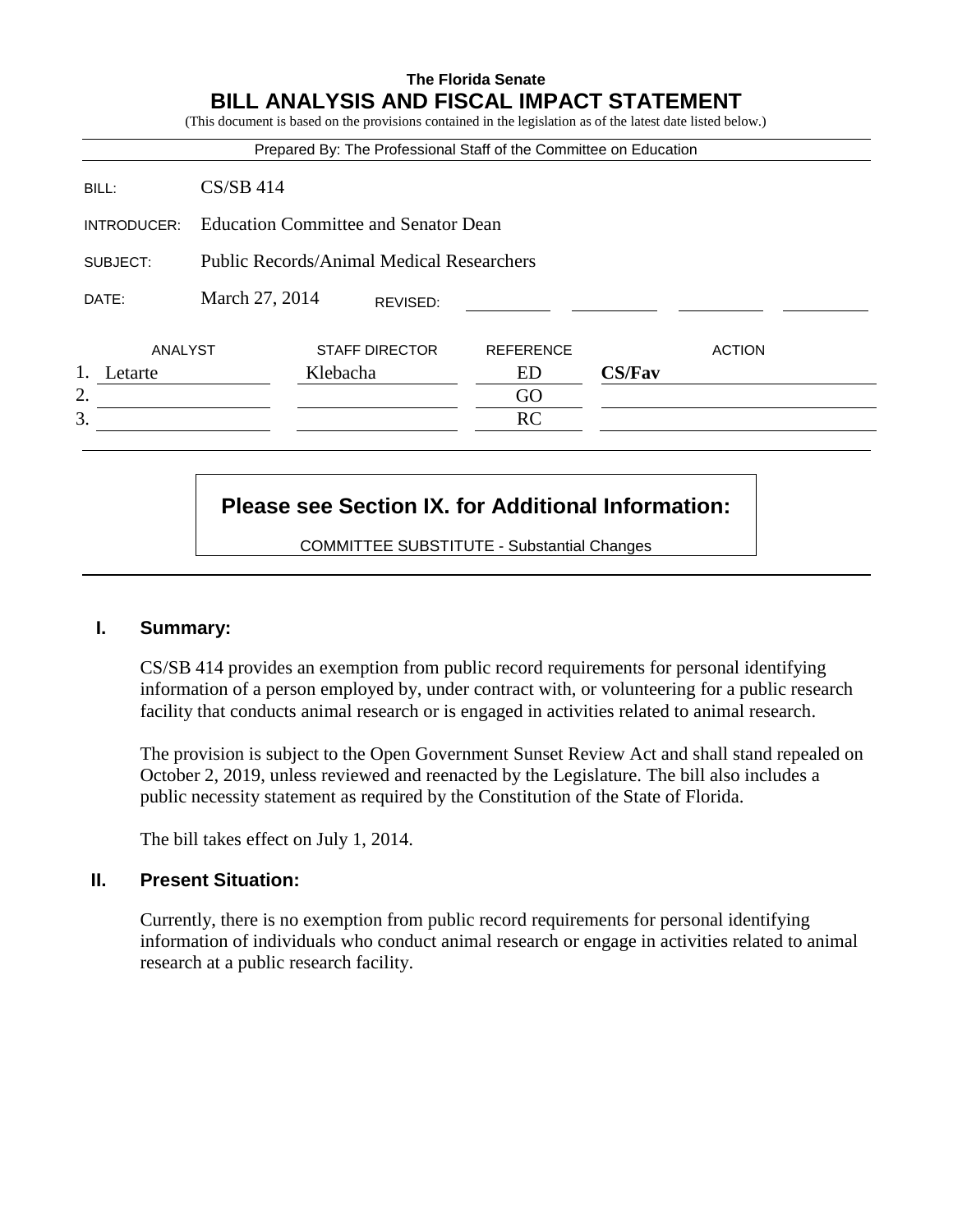### **Florida Public Records Requirements**

The Constitution of the State of Florida provides that:

[e]very person has the right to inspect or copy any public record made or received in connection with the official business of any public body, officer, or employee of the state, or persons acting on their behalf, except with respect to records exempted pursuant to this section or specifically made confidential by this Constitution.<sup>1</sup>

Under Florida law, "[e]very person who has custody of a public record shall permit the record to be inspected and copied by any person desiring to do so, at any reasonable time, under reasonable conditions, and under supervision by the custodian of the public records."<sup>2</sup>

However, the Legislature is authorized to exempt records from such laws that otherwise require accessibility.<sup>3</sup> Such exemptions must be passed by a two-thirds vote of each house, state with specificity the public necessity justifying the exemption, and must be no broader than necessary to accomplish the stated purpose.<sup>4</sup>

# **Open Government Sunset Review Act**

The Open Government Sunset Review Act (OGSRA) provides requirements for creation of a new, or review of an existing, public record exemption. <sup>5</sup> OGSRA requires that a new exemption or substantial amendment of an existing exemption be set to repeal on October 2nd of the fifth year after enactment, unless reenacted by the Legislature.<sup>6</sup>

When creating a new exemption, the exemption must state that the record is:

- Exempt from section 24, Article 1 of the Florida Constitution;
- Exempt from section 119.07(1) or section 286.011; and
- Repealed at the end of five years and that the exemption must be reviewed by the Legislature before the scheduled repeal date.<sup>7</sup>

Additionally, OGSRA provides that a new exemption must serve an identifiable public purpose and be no broader than necessary to meet the public purpose it serves.<sup>8</sup> An identifiable public

4 *Id.*

 $\overline{a}$ 

 $6$  Section 119.15(3), F.S.

<sup>&</sup>lt;sup>1</sup> Art. I, s. 24(a), Fla. Const. The Florida Statutes define the term "public records" as "all documents, papers, letters, maps, books, tapes, photographs, films, sound recordings, data processing software, or other material, regardless of the physical form, characteristics, or means of transmission, made or received pursuant to law or ordinance or in connection with the transaction of official business by any agency." Section 119.011(12), F.S.

 $2$  Section 119.07(1)(a), F.S.

<sup>3</sup> Art. I, s. 24(c), Fla. Const.

<sup>5</sup> Section 119.15, F.S.

<sup>7</sup> Section 119.15(4)(a), F.S.

 $8$  Section 119.15(6)(b), F.S.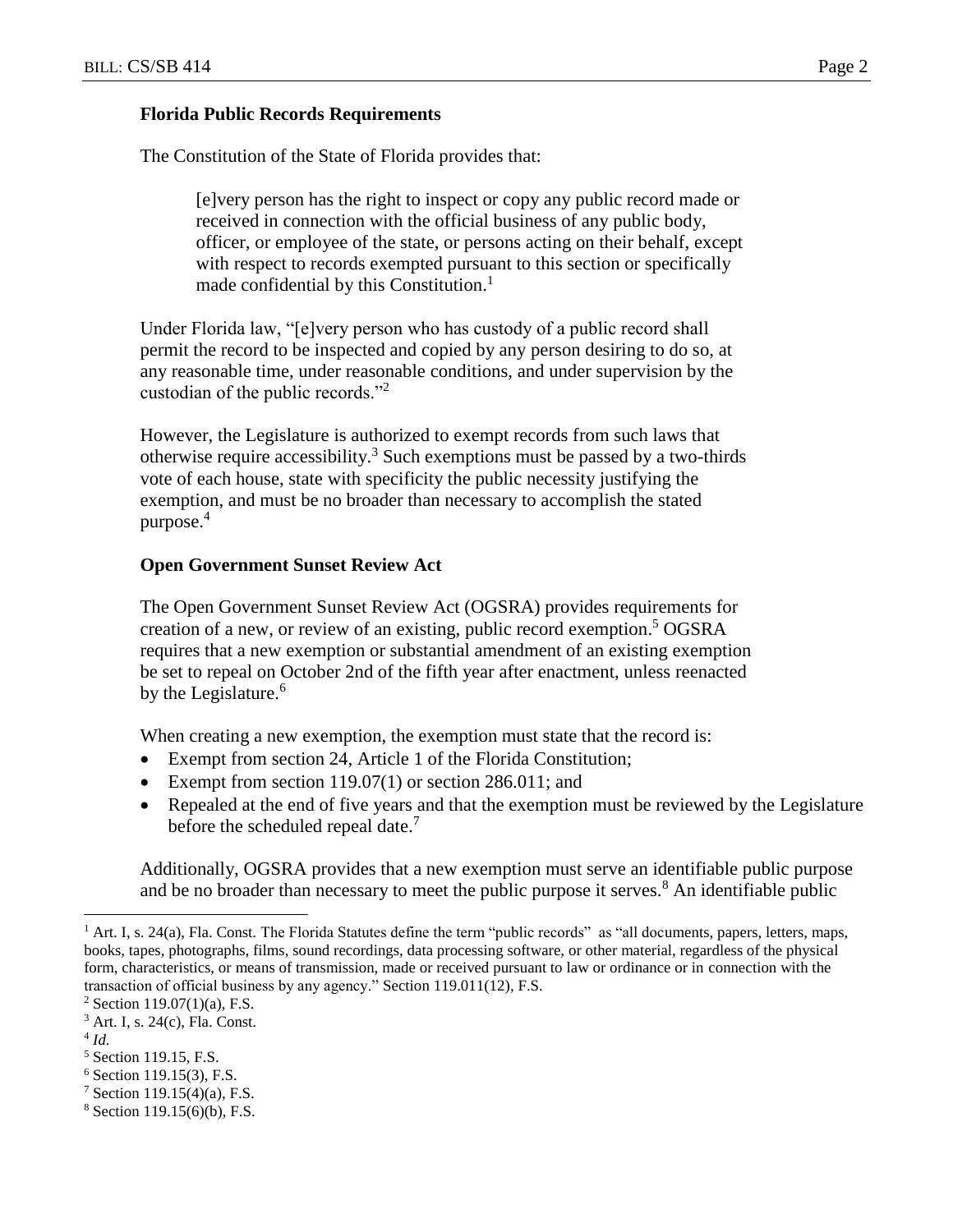purpose is served if one of the following purposes is met and the Legislature finds that the purpose is "sufficiently compelling to override the strong public policy of open government" and cannot be achieved without the new exemption:

- Allows the state or its political subdivisions to effectively and efficiently administer a governmental program;
- Protects sensitive, personal information concerning individuals, and if such information were made available it would be defamatory to the individuals, cause unwarranted damage to the good name or reputation of the individuals, or would jeopardize the safety of the individuals; or
- Protects confidential information concerning entities, "including, but not limited to, a formula, pattern, device, combination of devices, or compilation of information which is used to protect or further a business advantage over those who do not know or use it," and disclosure of such information would injure the entity in the marketplace.<sup>9</sup>

# **III. Effect of Proposed Changes:**

CS/SB 414 provides an exemption from public record requirements for personal identifying information of a person employed by, under contract with, or volunteering for a public research facility that conducts animal research or is engaged in activities related to animal research.

The bill would make such personal identifying information exempt from public record requirements when it is contained in the following records:

- Animal records, including animal care and treatment records;
- Research protocols and approvals;
- Purchasing, funding, and billing records related to animal research or activities;
- Animal care and use committee records:
- Facility and laboratory records related to animal research or activities.

The exemption is subject to the Open Government Sunset Review Act and shall stand repealed on October 2, 2019, unless reviewed and reenacted by the Legislature.

The public necessity statement provides that the exemption is necessary to protect researchers from physical and emotional harm from animal rights advocates who oppose the use of animals for medical research. The statement provides that certain university employees have been harassed and threatened after personal identifying information was disclosed pursuant to public records requests.

The bill takes effect on July 1, 2014.

# **IV. Constitutional Issues:**

A. Municipality/County Mandates Restrictions:

None.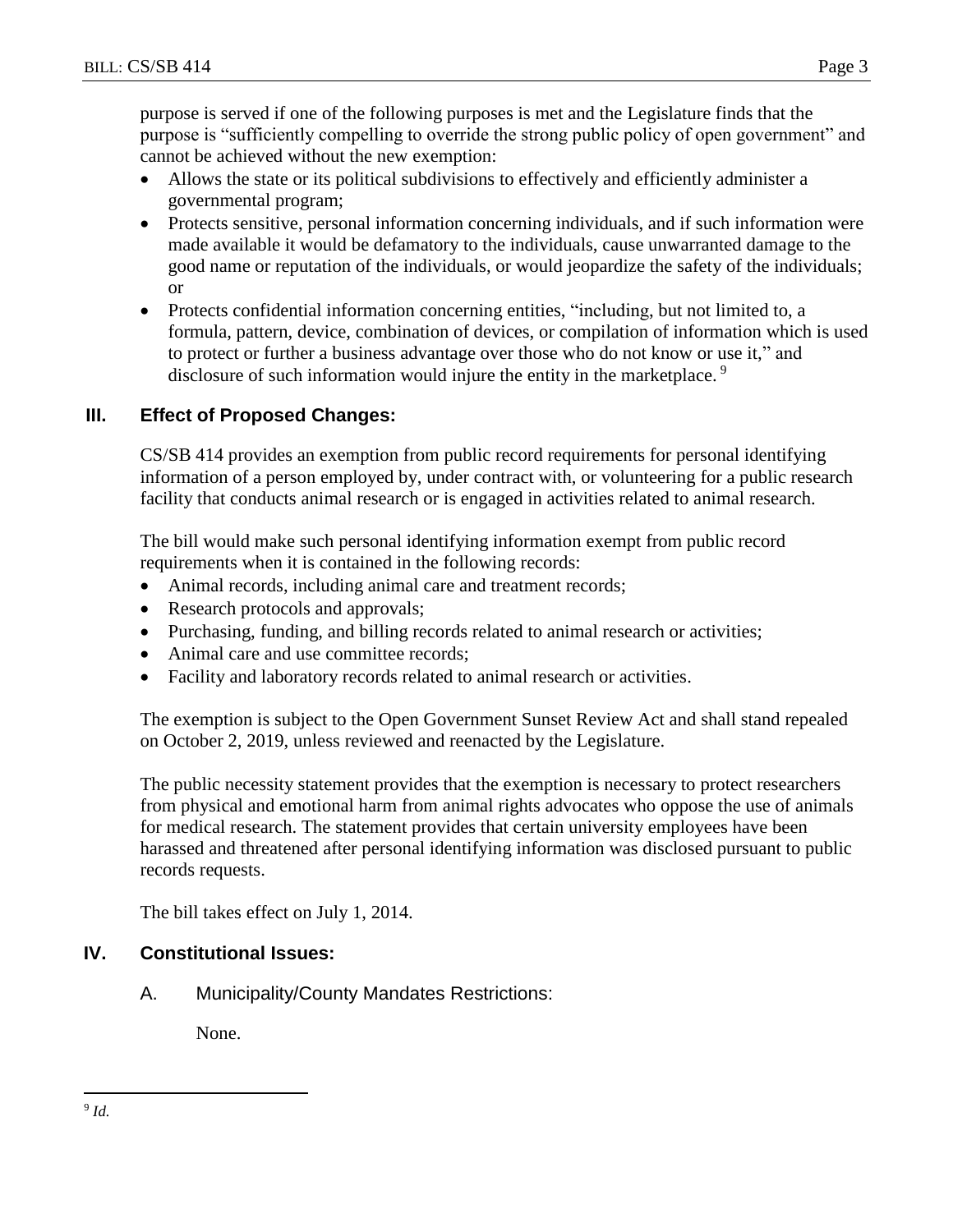B. Public Records/Open Meetings Issues:

### **Vote Requirement**

Article I, s. 24(c) of the State Constitution requires a two-thirds vote of the members present and voting for final passage of a newly created public record or public meeting exemption. The bill creates a new public record exemption and therefore requires a twothirds vote for final passage.

#### **Public Necessity Statement**

Article I, s. 24(c) of the State Constitution requires a public necessity statement for a newly created or expanded public record or public meeting exemption. The bill creates a new public record exemption, therefore, it includes a public necessity statement.

C. Trust Funds Restrictions:

None.

# **V. Fiscal Impact Statement:**

A. Tax/Fee Issues:

None.

B. Private Sector Impact:

None.

C. Government Sector Impact:

None.

#### **VI. Technical Deficiencies:**

None.

#### **VII. Related Issues:**

None.

#### **VIII. Statutes Affected:**

This bill substantially amends section 119.071 of the Florida Statutes.